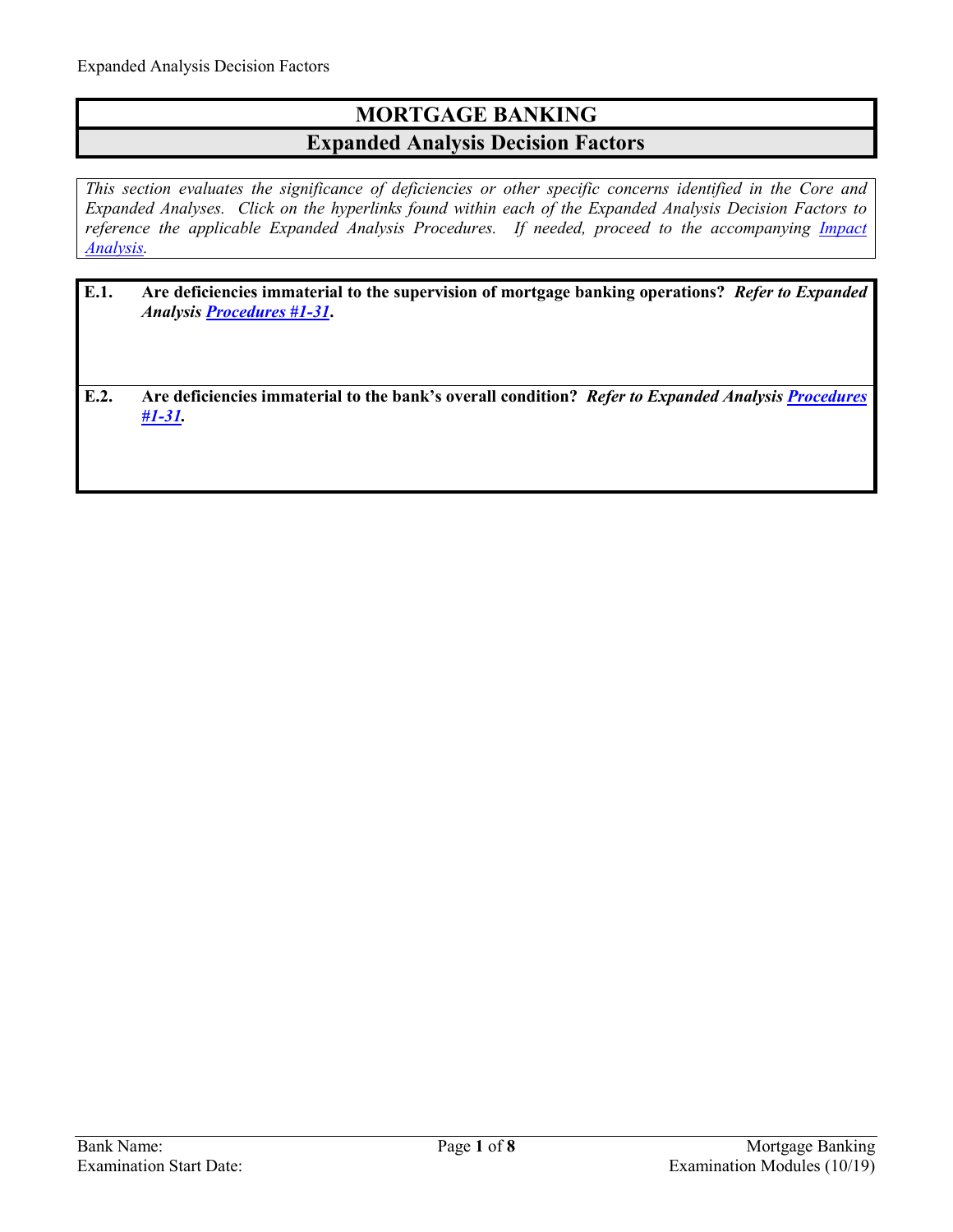## **MORTGAGE BANKING Expanded Analysis Procedures**

*Generally, procedures used in the Expanded Analysis should target concerns identified in the Core Analysis and Decision Factors. The flexible procedures specified for the Core Analysis also apply to the Expanded Analysis.*

## <span id="page-1-0"></span>**Policies and Procedures**

- **1. Investigate why the policy and procedure deficiencies identified in the Core Analysis exist. Discuss recommendations with management. Possible reasons for policy deficiencies may indicate management:** 
	- **Overlooked issues,**
	- **Is unfamiliar with prudent mortgage banking guidelines and procedures, and**
	- **Has not been responsive to previous recommendations to create or enhance policies and procedures.**
- **2. If poor compliance with policies and procedures exists, determine the reason. Possible reasons include:** 
	- **Lack of awareness of the policies,**
	- **Disregard for established policies,**
	- **Misunderstanding of the intent of policy guidelines,**
	- **Poor internal communication of revisions to policy and procedures, and**
	- **Poor management oversight.**
- **3. Determine whether management commits to and supports proper controls and monitoring to ensure policy guidelines are followed in the future.**

**Internal Controls**

**ACCOUNTING**

*The following accounting pronouncements apply to mortgage banking activities:* 

- *FASB ASC Subtopic 310-20 Nonrefundable Fees and Other Costs*
- *FASB ASC Topic 320 Investments Debt and Equity Securities*
- *FASB ASC Topic 325 Investments Other*
- *FASB ASC Topic 815 Derivatives and Hedging*
- *FASB ASC Topic 820 Fair Value Measurement and Disclosures*
- *FASB ASC Topic 825 Financial Instruments*
- *FASB ASC Topic 860 Transfers and Servicing*
- *FASB ASC Topic 948 Financial Services Mortgage Banking*
- *SEC Codification Topic 5.DD Written Loan Commitments Recorded at Fair Value*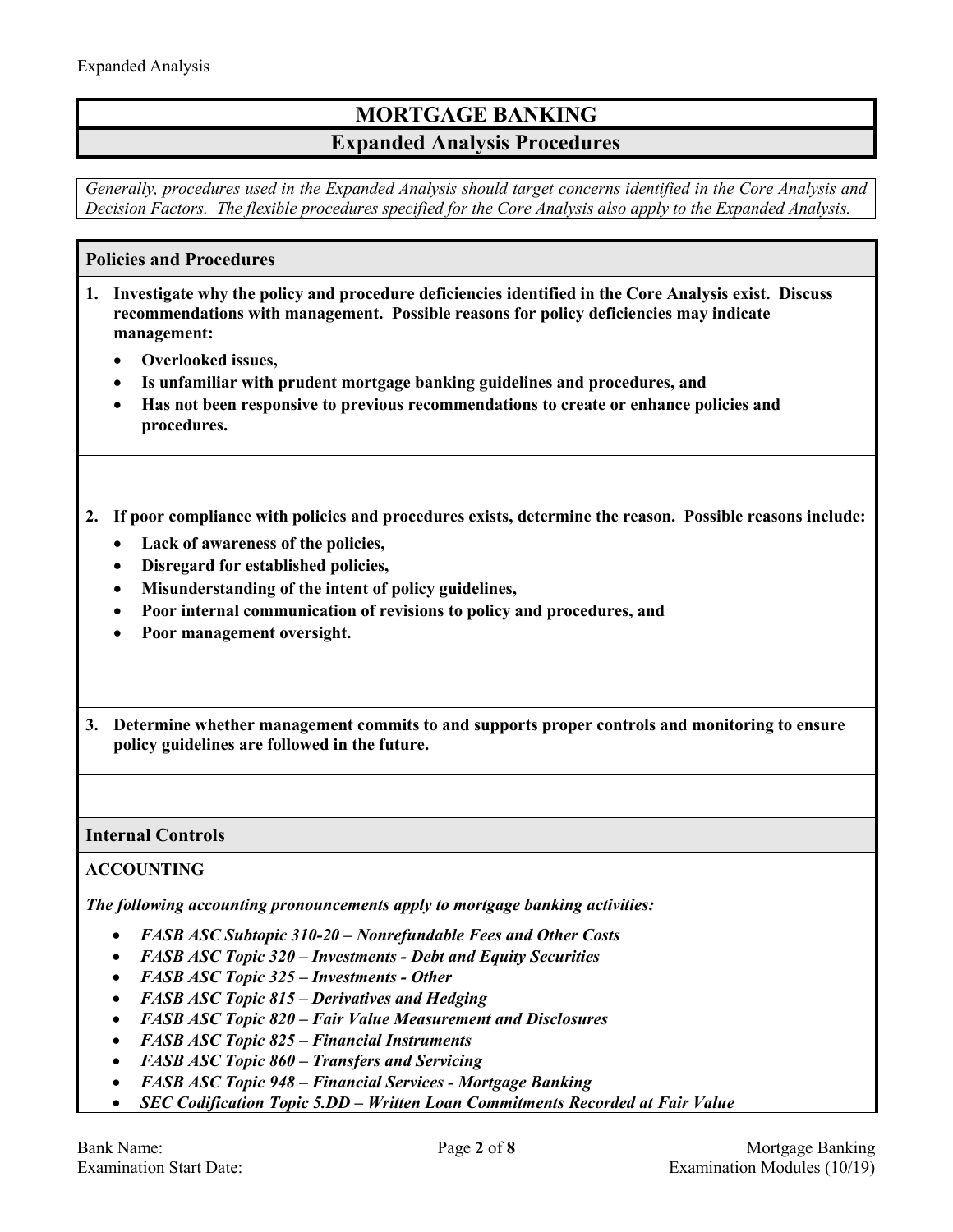**4. Determine whether held-for-sale assets are segregated from portfolio loans and recorded at the lower of cost or fair value as required by FASB ASC Topic 948. [1](#page-2-0)** 

**5. Determine whether mortgage loans transferred from held-for-sale to held-for-investment are properly recorded at the lower of cost or fair value at the transfer date. Determine whether, after the transfer, any difference between the carrying amount of the loan and its outstanding principal balance is recognized as an adjustment to yield by the interest method (as described in FASB ASC Subtopic 310- 20).[2](#page-2-1)** 

**6. Determine whether loan sales are properly reported in regulatory reports.**

**7. Determine whether management continues to defer origination fees and costs in accordance with FASB ASC Subtopic 310-20 if the bank swaps loans for pass-through certificates issued by the investor.** 

**Audit or Independent Review**

**8. Investigate why audit or independent review deficiencies identified in the Core Analysis exist.**

**Information and Communication Systems** 

- **9. Determine why management and board reports contain deficiencies. Assess management's response and consider corrective actions to address the deficiencies. Deficient reports may stem from:**
	- **Inaccurate information contained in reports or input/output has not been tested,**
	- **Necessary information cannot be or is not generated,**
	- **Management's unfamiliarity with the information system's capabilities, or**
	- **Management's unfamiliarity with necessary monitoring reports.**

**10. Review the quality of investor reporting. Investor reporting varies based on the servicing contract, but typically the servicing bank is responsible for reporting:** 

 $\overline{a}$ 

<span id="page-2-0"></span>**<sup>1</sup> Per FASB ASC Topic 815, the carrying value of assets held-for-sale may be adjusted to reflect the use of derivatives as hedges.** 

<span id="page-2-1"></span>**<sup>2</sup> If management elects to account for a loan under the fair value option for a loan held-for-sale, the asset should continue to be accounted for at fair value when transferred to held-for-investment, since the election is irrevocable.**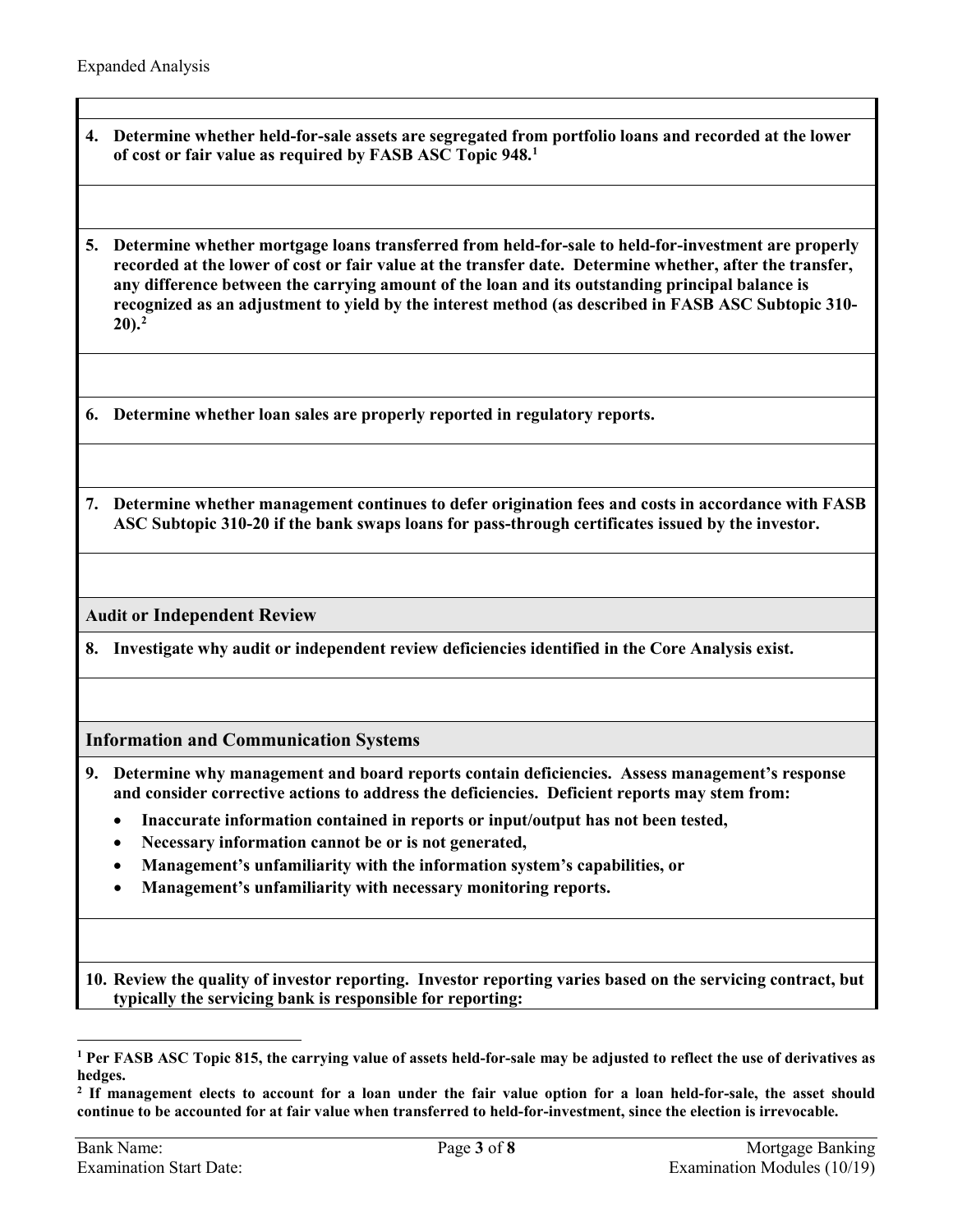- **Detailed account reconciliations;**
- **Information such as the mortgagor's name, principal balance, and escrow balance; and**
- **Payment status, foreclosures, and transfers to their other real estate owned (OREO) account.**

**Internal Loan Production (Origination, Underwriting, and Closing)** 

**11. Review mortgage pricing strategies, and consider:** 

- **How prices are determined;**
- **If the pricing strategy is typically at, above, or below market; and**
- **The affect pricing strategies may have on current and future profitability.**

**12. Determine the frequency of price changes for retail and wholesale channels by reviewing historic price levels. Evaluate the timing of changes relative to market rate movements.**

**13. Determine whether management understands the marketability of new products and its ability to price, deliver, and service the products. Verify that senior management approval is obtained prior to new product roll-out.** 

**Pipeline, Warehouse, and Hedging**

**14. If management was unable to meet mandatory commitments, assess the reason and determine whether:** 

- **The situation was reported promptly to the board or designated board committee.**
- **Management purchased loans from other sources or paid investors a pair-off fee.**

**15. If hedging strategies are ineffective, determine the cause(s), such as:** 

- **Poor correlation of data,**
- **Unreliable data, or**
- **Speculation.**

**16. Determine whether the following controls over forward sales activities exist:**

- **Traders are prohibited from entering forward sales data into the system (trade tickets should be submitted to an independent person or unit for processing).**
- **Third-party trade confirmations are received and reviewed by a separate unit.**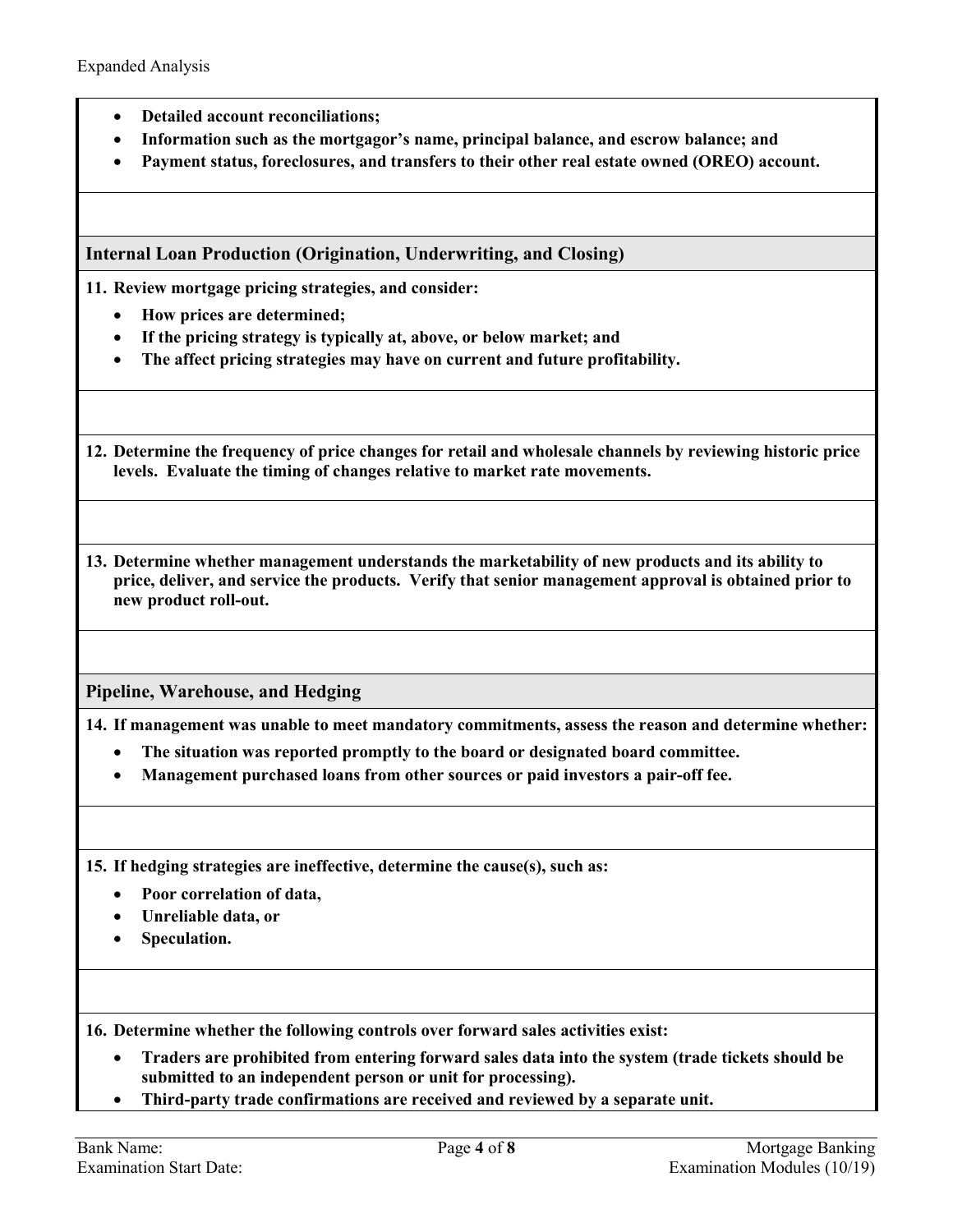• **Management researches all unconfirmed trades and discrepancies.**

**Mortgage Servicing**

#### **PORTFOLIO SUPERVISION**

- **17. Review the procedures for receiving payments from borrowers, depositing funds into segregated custodial accounts, and remitting funds to investors.**
	- **Assess the system for ensuring borrowers' payments are applied accurately and investors receive payments on schedule.**
	- **Determine whether adequate controls exist over custodial accounts, such as daily balancing, monthly reconcilements, disbursements, and segregation of administrative duties.**
- **18. Review written servicing agreements to determine investor servicing requirements, fund remittance schedules, contractual servicing fees, guarantee fees, and servicer representations and warranties.**
	- **Determine whether loan delinquencies prompted the use of bank funds to meet remittance requirements.**
	- **Track the flow of funds from the investor cutoff date, the remittance of funds to investors and security holders, and the recognition of servicing revenue.**
- **19. If there is poor administration of servicer advances, assess these receivables for potential adverse classification and contingency reserves.**
- **20. Review system reports to verify that management ensures the timely payment of taxes, insurance, and other borrower obligations.**
- **21. Review the method for correcting shortages and surpluses in escrow accounts.**

**22. Review the procedures for ensuring tax and insurance payments are made on delinquent loans.** 

### **MORTGAGE SERVICING ASSETS (MSAs)**

**23. Determine whether management recognizes and initially measures at fair value a servicing asset or a**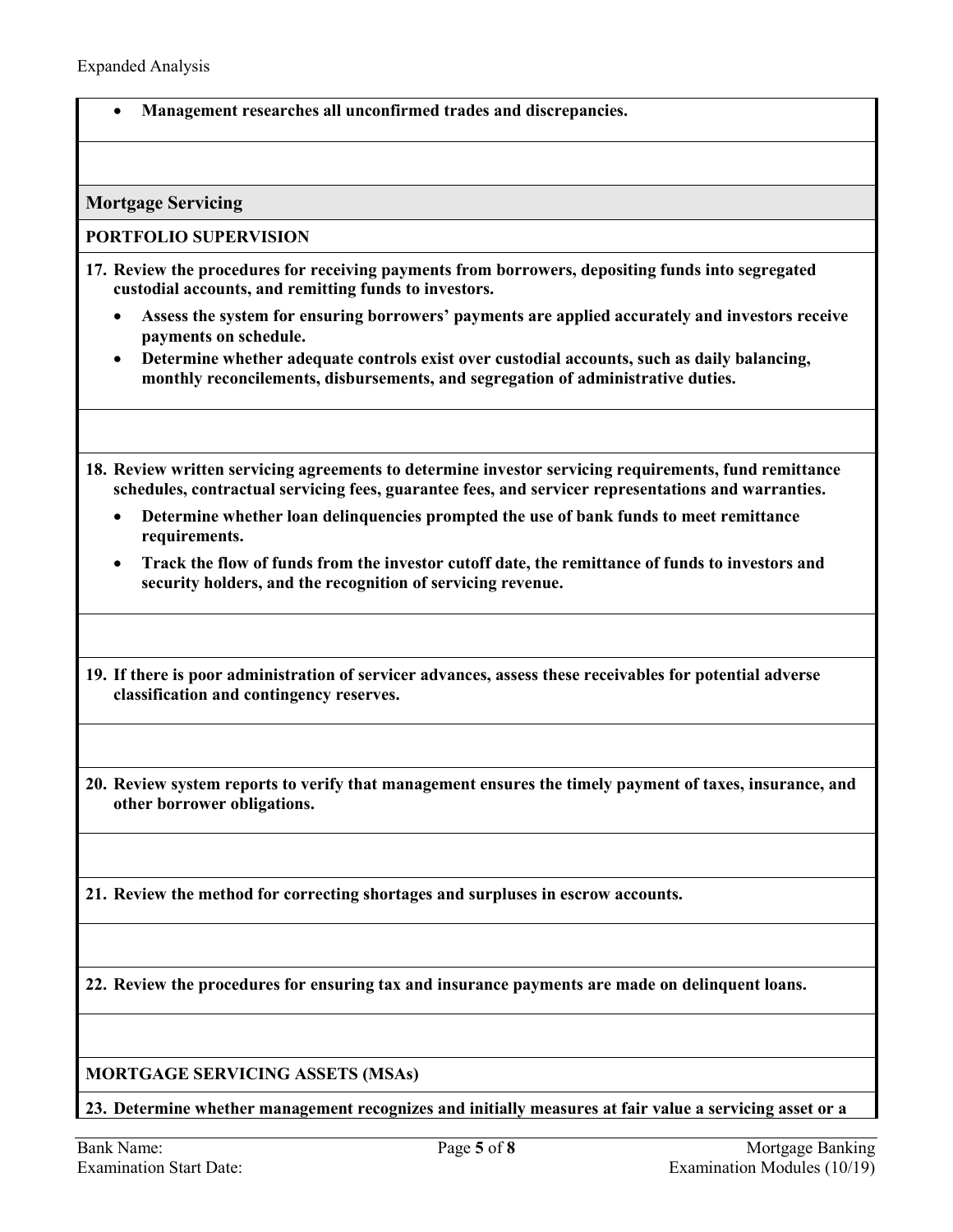**servicing liability that qualifies for separate recognition when it undertakes an obligation to service a financial asset. [3](#page-5-0)**

**24. Complete an in-depth review of the valuation process (policies, procedures, and controls) for MSAs.**

- **Determine whether management appropriately identifies servicing portfolio characteristics, such as:** 
	- o **Investors;**
	- o **Product types;**
	- o **Transactions made with or without recourse;**
	- o **Geographic distribution of borrowers;**
	- o **Average loan size;**
	- o **Range of interest rates;**
	- o **Projected life and average age of loans;**
	- o **Delinquency, foreclosure, OREO, and bankruptcy levels; and**
	- o **Loss experience.**
- **Review prepayment speed assumptions to determine whether they are realistic.**
- **Determine whether discount rate assumptions are realistic.**
- **If servicing costs exceed contractual servicing fees and other projected servicing income, determine whether management records a loss on the sale or a mortgage servicing liability.**
- **Determine whether changes in the servicing fee are caused by changes in the weighted-average coupon for each mortgage pool.**

**25. For MSAs accounted for using the amortization method, determine whether the bank amortizes capitalized servicing assets (servicing liabilities) over the period of estimated net servicing income (net servicing loss).** 

- **Determine how management establishes amortization periods for its classes of servicing assets and servicing liabilities.**
- **Determine whether management adjusts the amortization when the actual prepayment speed is faster or slower than originally projected.**

**26. If assumptions used in the MSA valuation appear unrealistic, or the reported MSA value appears materially overstated, consider recalculating the value of MSRs. If the bank's internal model is considered reliable, it may be used to recalculate the MSRs value, after substituting more realistic assumptions.**

 $\overline{a}$ 

<span id="page-5-0"></span>**<sup>3</sup> For additional information, refer to ASC Subtopic 860-50, Transfers and Servicing – Servicing Assets and Liabilities; ASC 820, Fair Value Measurement; and Call Report-Glossary definitions for Servicing Assets and Liabilities, and Fair Value.**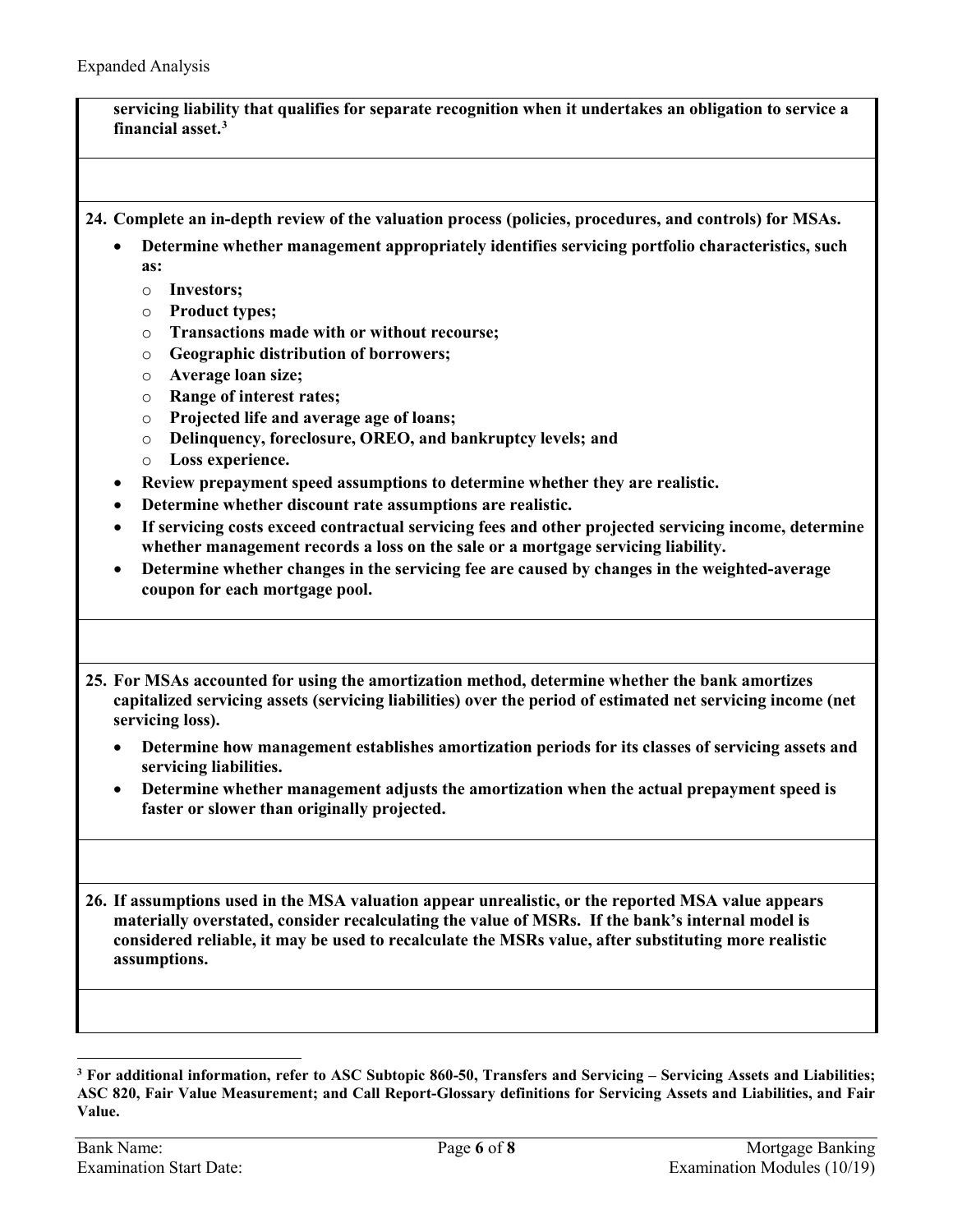| <b>COLLECTIONS</b>                                                                                                                                                                                                                                       |
|----------------------------------------------------------------------------------------------------------------------------------------------------------------------------------------------------------------------------------------------------------|
| 27. Review loan delinquency reports. Select and review a sample of files for severely delinquent<br>borrowers.                                                                                                                                           |
| Determine whether management initiates timely foreclosure proceedings and properly notifies<br>٠<br>borrowers, investors, and mortgage insurers. <sup>4</sup>                                                                                            |
| Review a sample of loans with delayed foreclosures due to forbearance agreements. Determine<br>$\bullet$<br>whether the agreements conform to investors' guidelines.                                                                                     |
| 28. Review procedures for filing mortgage insurance (MI) claims and the application of such funds. Select<br>a sample to test if procedures are inadequate or if there are indications that MI claims are not properly<br>handled and posted.            |
|                                                                                                                                                                                                                                                          |
| 29. Review a sample of investor-owned OREO properties to determine whether administrative and<br>marketing practices comply with investor guidelines.                                                                                                    |
|                                                                                                                                                                                                                                                          |
| 30. Determine whether there are contingencies resulting from improper administration of foreclosed<br>properties.                                                                                                                                        |
|                                                                                                                                                                                                                                                          |
| <b>Financial Analysis</b>                                                                                                                                                                                                                                |
| 31. Investigate the causes for operating losses in mortgage banking operations, and evaluate prospects for<br>future profitability. Determine whether:                                                                                                   |
| Elevated operating costs or other inefficiencies are impairing profitability;<br>$\bullet$<br>Repurchase demands impaired profitability, affected near- and long-term liquidity and capital<br>levels, or impacted earnings due to reserve implications; |
| Excessive borrowing activities led to adverse changes in the cost of funds. Evaluate the impact that<br>٠<br>a change in the cost of funds would have on the net interest margin;                                                                        |
| The holding company can provide capital support, if necessary; and<br>٠<br>Hedging strategies have not appropriately controlled interest rate risk (improper hedging is often a<br>major cause of poor profitability).                                   |
|                                                                                                                                                                                                                                                          |
| End of Expanded Analysis. If needed, Continue to <b>Impact Analysis</b> .                                                                                                                                                                                |
|                                                                                                                                                                                                                                                          |

<span id="page-6-0"></span> $\overline{a}$ **<sup>4</sup> Refer to GSE Servicer Guides for state-specific foreclosure timelines.**